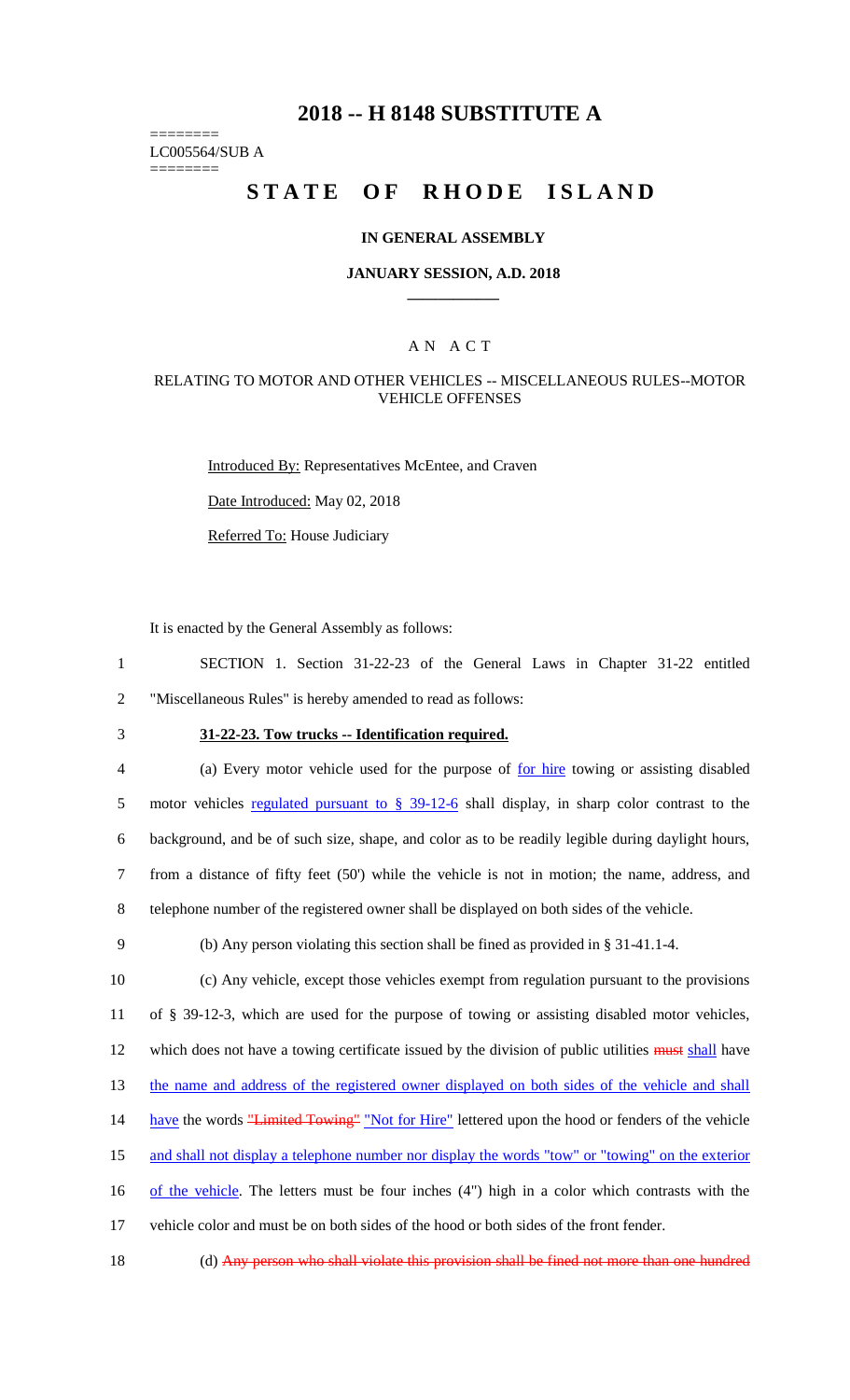dollars (\$100) upon conviction for a first offense, not more than two hundred and fifty dollars 2 (\$250) upon conviction for a second offense, and for each subsequent conviction may be fined not more than five hundred dollars (\$500). (e) Any owner of a motor vehicle used for towing who shall knowingly operate the motor 5 vehicle or knowingly permit the vehicle to be operated for towing in this state in violation of this section, and any person who shall operate a motor vehicle for towing in violation of this section shall be fined, and be subject to suspension of license and registration as follows: (1) For a first offense, a person may be fined not more than one hundred dollars (\$100); (2) For a second offense, a person may be fined not more than two hundred fifty dollars (\$250); (3) For a third and subsequent offense, a suspension of a license or registration, or both, 12 of up to one year. Additionally, any person violating this section a third or subsequent time shall 13 be punished as a civil violation and may be fined one thousand dollars (\$1,000). 14 (f) An order of suspension and impoundment of a license or registration, or both, shall state that date on or before which the person is required to surrender the person's license or 16 certificate of registration and registration plates. The person is deemed to have surrendered the license of certificate of registration and registration plates, in compliance with the order, if the 18 person does either of the following: (1) On or before the date specified in the order, personally delivers the license or certificate of registration and registration plates, or causes the delivery of those items, to the 21 administrator of the division of motor vehicles or court, whichever issued the order; (2) Mails the license or certificate of registration and registration plates to the administrator of the division of motor vehicles, in an envelope or container bearing a postmark 24 showing a date no later than the date specified in the order. (g) The administrator of the division of motor vehicles shall not restore any operating privileges or registration rights suspended under this section or return any license, certificate of registration, or registration plates impounded under this section unless the rights are not subject to 28 suspension or revocation under any other law and unless the person, in addition to complying 29 with all other conditions required by law for reinstatement of operating privileges or registration rights, pays a reinstatement fee of thirty dollars (\$30.00). The reinstatement fee may be increased, upon approval of the administrator of the division of motor vehicles, up to an amount not exceeding fifty dollars (\$50.00). SECTION 2. Section 31-27-2.1 of the General Laws in Chapter 31-27 entitled "Motor

Vehicle Offenses" is hereby amended to read as follows: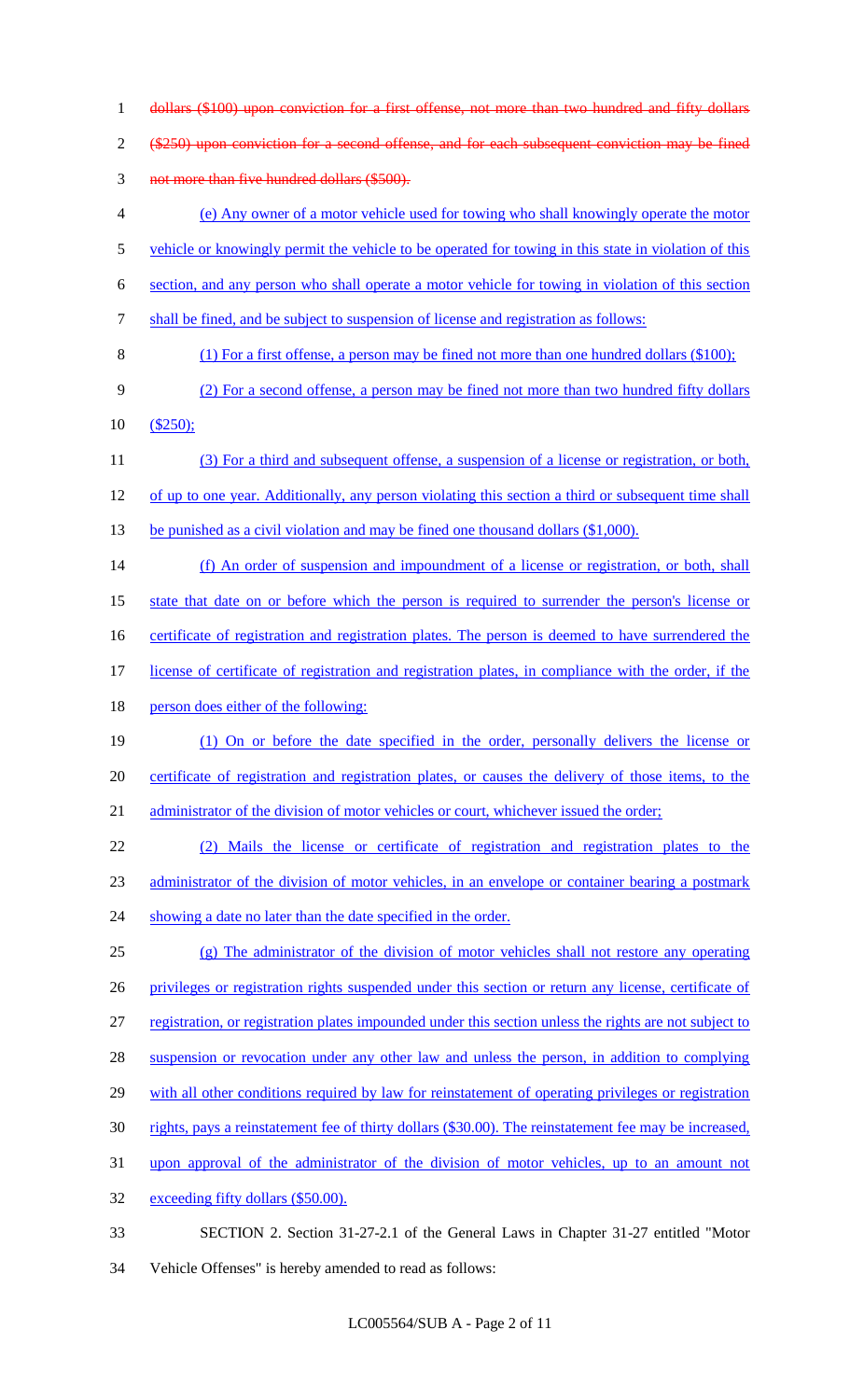# **31-27-2.1. Refusal to submit to chemical test.**

 (a) Any person who operates a motor vehicle within this state shall be deemed to have given his or her consent to chemical tests of his or her breath, blood, and/or urine for the purpose of determining the chemical content of his or her body fluids or breath. No more than two (2) complete tests, one for the presence of intoxicating liquor and one for the presence of toluene or any controlled substance, as defined in § 21-28-1.02(8), shall be administered at the direction of a law enforcement officer having reasonable grounds to believe the person to have been driving a motor vehicle within this state while under the influence of intoxicating liquor, toluene, or any controlled substance, as defined in chapter 28 of title 21, or any combination of these. The director of the department of health is empowered to make and file, with the secretary of state, regulations that prescribe the techniques and methods of chemical analysis of the person's body fluids or breath and the qualifications and certification of individuals authorized to administer the testing and analysis.

 (b) If a person, for religious or medical reasons, cannot be subjected to blood tests, the person may file an affidavit with the division of motor vehicles stating the reasons why he or she cannot be required to take blood tests and a notation to this effect shall be made on his or her license. If that person is asked to submit to chemical tests as provided under this chapter, the person shall only be required to submit to chemical tests of his or her breath or urine. When a person is requested to submit to blood tests, only a physician or registered nurse, or a medical technician certified under regulations promulgated by the director of the department of health, may withdraw blood for the purpose of determining the alcoholic content in it. This limitation shall not apply to the taking of breath or urine specimens. The person tested shall be permitted to have a physician of his or her own choosing, and at his or her own expense, administer chemical tests of his or her breath, blood, and/or urine in addition to the tests administered at the direction of a law enforcement officer. If a person, having been placed under arrest, refuses upon the request of a law enforcement officer to submit to the tests, as provided in § 31-27-2, none shall be given, but a judge or magistrate of the traffic tribunal or district court judge or magistrate, upon receipt of a report of a law enforcement officer: that he or she had reasonable grounds to believe the arrested person had been driving a motor vehicle within this state under the influence of intoxicating liquor, toluene, or any controlled substance, as defined in chapter 28 of title 21, or any combination of these; that the person had been informed of his or her rights in accordance with § 31-27-3; that the person had been informed of the penalties incurred as a result of noncompliance with this section; and that the person had refused to submit to the tests upon the request of a law enforcement officer; shall promptly order that the person's operator's license or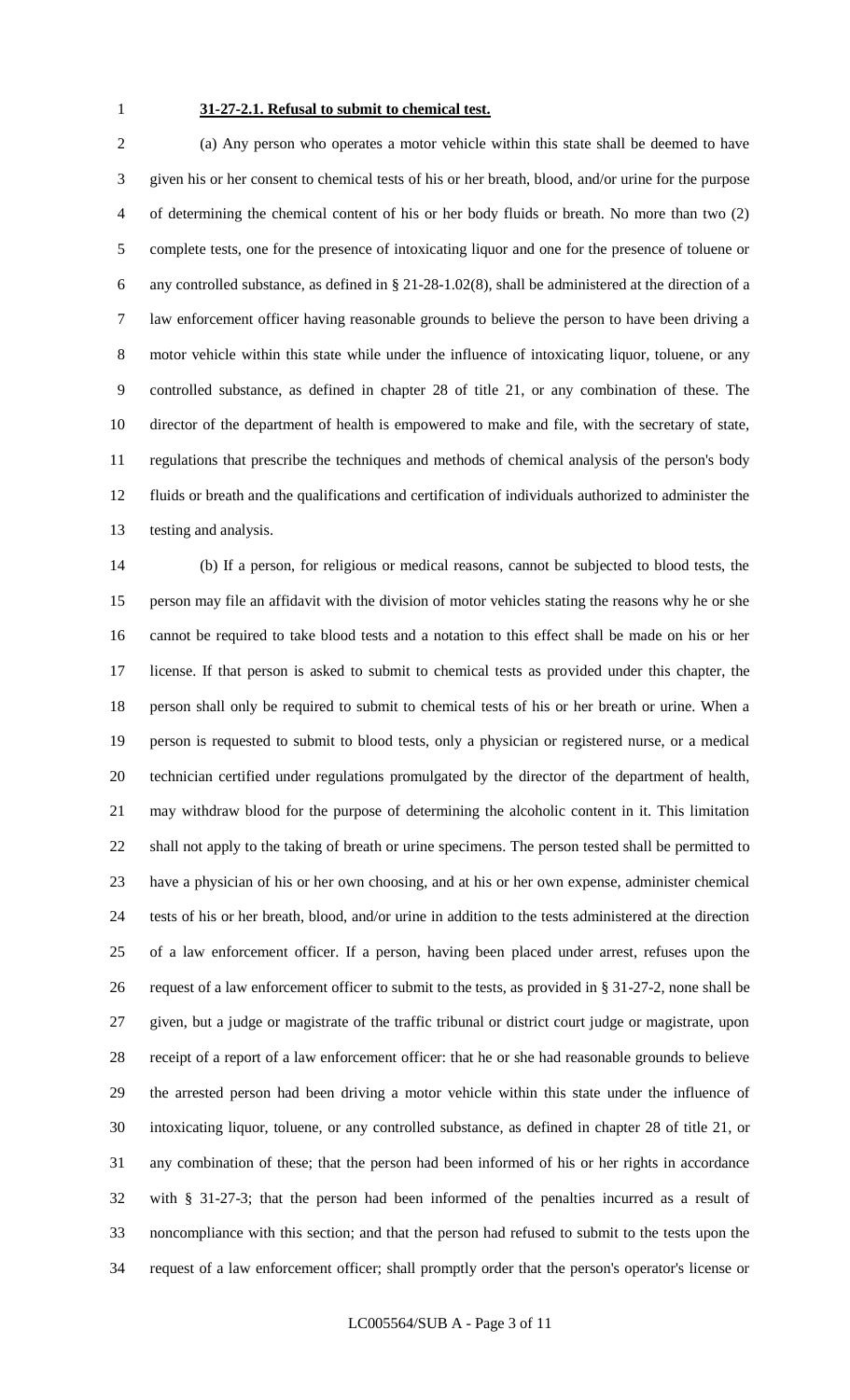privilege to operate a motor vehicle in this state be immediately suspended, however, said 2 suspension shall be subject to the hardship provisions enumerated in § 31-27-2.8. Each person who refuses the request of a law enforcement officer to submit to the tests, as provided in § 31- 4 27-2.1 shall have the vehicle driven by the operator impounded for a period of twelve (12) hours 5 after the operator's refusal, with the costs for the towing, storage and maintenance of the vehicle to be borne by the operator. A traffic tribunal judge or magistrate, or a district court judge or magistrate, pursuant to the terms of subsection (c), shall order as follows:

 (1) Impose, for the first violation, a fine in the amount of two hundred dollars (\$200) to five hundred dollars (\$500) and shall order the person to perform ten (10) to sixty (60) hours of public community restitution. The person's driving license in this state shall be suspended for a period of six (6) months to one year. The traffic tribunal judge or magistrate shall require attendance at a special course on driving while intoxicated or under the influence of a controlled substance and/or alcohol or drug treatment for the individual. The traffic tribunal judge or magistrate may prohibit that person from operating a motor vehicle that is not equipped with an ignition interlock system as provided in § 31-27-2.8.

 (2) Every person convicted for a second violation within a five-year (5) period, except with respect to cases of refusal to submit to a blood test, shall be guilty of a misdemeanor; shall be imprisoned for not more than six (6) months; and shall pay a fine in the amount of six hundred dollars (\$600) to one thousand dollars (\$1,000), order the person to perform sixty (60) to one hundred (100) hours of public community restitution; and the person's driving license in this state shall be suspended for a period of one year to two (2) years. The judge or magistrate shall require alcohol and/or drug treatment for the individual. The sentencing judge or magistrate shall prohibit that person from operating a motor vehicle that is not equipped with an ignition interlock system as provided in § 31-27-2.8.

 (3) Every person convicted for a third or subsequent violation within a five-year (5) period, except with respect to cases of refusal to submit to a blood test, shall be guilty of a misdemeanor; and shall be imprisoned for not more than one year; fined eight hundred dollars (\$800) to one thousand dollars (\$1,000); shall perform not less than one hundred (100) hours of public community restitution; and the person's operator's license in this state shall be suspended for a period of two (2) years to five (5) years. The sentencing judge or magistrate shall prohibit that person from operating a motor vehicle that is not equipped with an ignition interlock system as provided in § 31-27-2.8. The judge or magistrate shall require alcohol or drug treatment for the individual. Provided, that prior to the reinstatement of a license to a person charged with a third or subsequent violation within a three-year (3) period, a hearing shall be held before a judge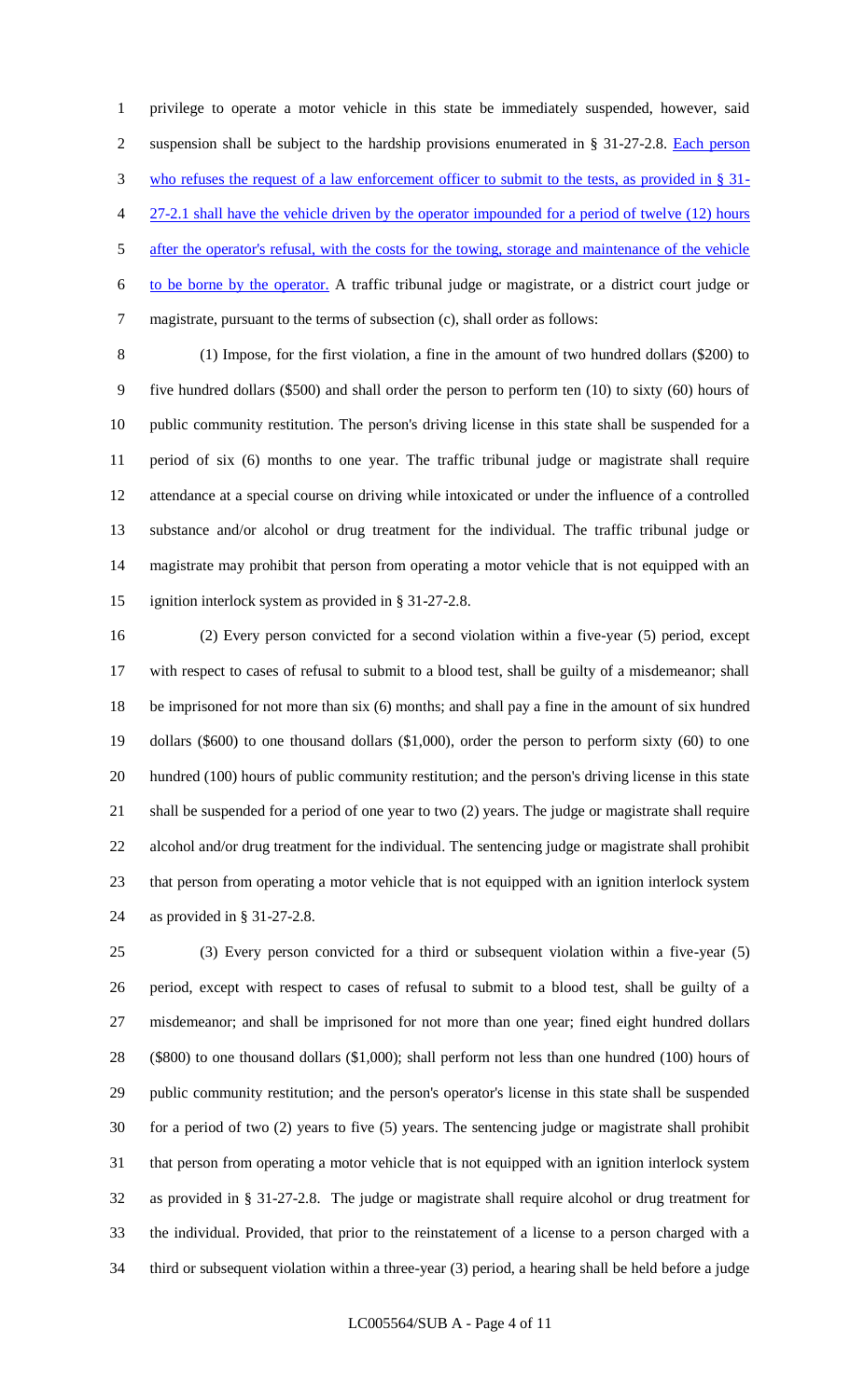or magistrate. At the hearing, the judge or magistrate shall review the person's driving record, his or her employment history, family background, and any other pertinent factors that would indicate that the person has demonstrated behavior that warrants the reinstatement of his or her license.

 (4) For a second violation within a five-year (5) period with respect to a case of a refusal to submit to a blood test, a fine in the amount of six hundred dollars (\$600) to one thousand dollars (\$1,000); the person shall perform sixty (60) to one hundred (100) hours of public community restitution; and the person's driving license in this state shall be suspended for a period of two (2) years. The judicial officer shall require alcohol and/or drug treatment for the individual. The sentencing judicial officer shall prohibit that person from operating a motor vehicle that is not equipped with an ignition interlock system as provided in § 31-27-2.8. Such a violation with respect to refusal to submit to a chemical blood test shall be a civil offense.

 (5) For a third or subsequent violation within a five-year (5) period with respect to a case of a refusal to submit to a blood test, a fine in the amount of eight hundred dollars (\$800) to one thousand dollars (\$1,000); the person shall perform not less than one hundred (100) hours of public community restitution; and the person's driving license in this state shall be suspended for a period of two (2) to five (5) years. The sentencing judicial officer shall prohibit that person from operating a motor vehicle that is not equipped with an ignition interlock system as provided in § 31-27-2.8. The judicial officer shall require alcohol and/or drug treatment for the individual. Such a violation with respect to refusal to submit to a chemical test of blood shall be a civil offense. Provided, that prior to the reinstatement of a license to a person charged with a third or subsequent violation within a three-year (3) period, a hearing shall be held before a judicial officer. At the hearing, the judicial officer shall review the person's driving record, his or her employment history, family background, and any other pertinent factors that would indicate that the person has demonstrated behavior that warrants the reinstatement of their license.

 (6) For purposes of determining the period of license suspension, a prior violation shall constitute any charge brought and sustained under the provisions of this section or § 31-27-2.

 (7) In addition to any other fines, a highway safety assessment of five hundred dollars (\$500) shall be paid by any person found in violation of this section, the assessment to be deposited into the general fund. The assessment provided for by this subsection shall be collected from a violator before any other fines authorized by this section.

 (8) In addition to any other fines and highway safety assessments, a two hundred dollar (\$200) assessment shall be paid by any person found in violation of this section to support the department of health's chemical testing programs outlined in § 31-27-2(4), that shall be deposited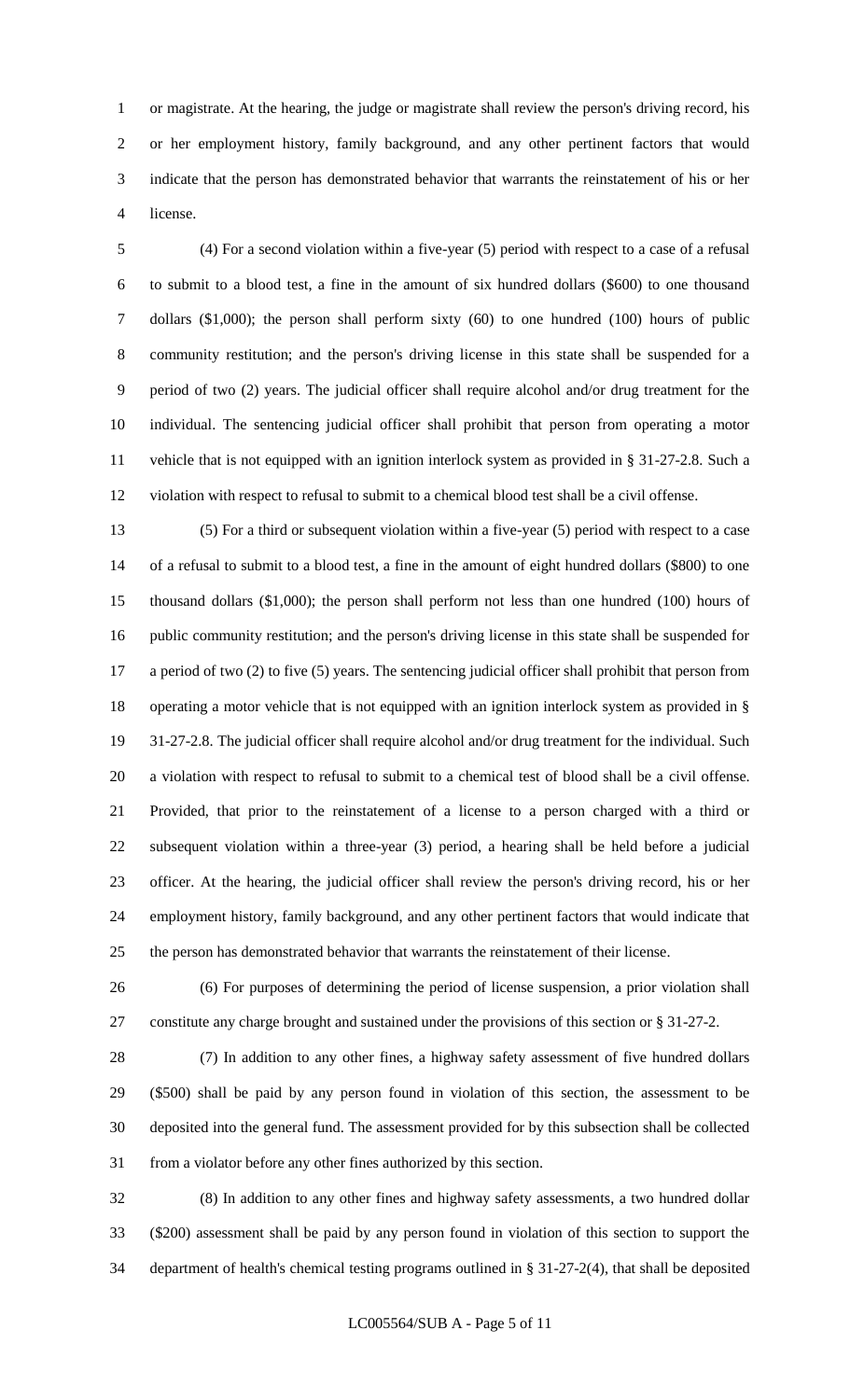as general revenues, not restricted receipts.

 (9) No fines, suspensions, assessments, alcohol or drug treatment programs, course on driving while intoxicated or under the influence of a controlled substance, or public community restitution provided for under this section can be suspended.

 (c) Upon suspending or refusing to issue a license or permit as provided in subsection (a), the traffic tribunal or district court shall immediately notify the person involved in writing, and upon his or her request, within fifteen (15) days, shall afford the person an opportunity for a hearing as early as practical upon receipt of a request in writing. Upon a hearing, the judge may administer oaths and may issue subpoenas for the attendance of witnesses and the production of relevant books and papers. If the judge finds after the hearing that:

 (1) The law enforcement officer making the sworn report had reasonable grounds to believe that the arrested person had been driving a motor vehicle within this state while under the influence of intoxicating liquor, toluene, or any controlled substance, as defined in chapter 28 of 14 title 21, or any combination of these;

 (2) The person, while under arrest, refused to submit to the tests upon the request of a law enforcement officer;

 (3) The person had been informed of his or her rights in accordance with § 31-27-3; and (4) The person had been informed of the penalties incurred as a result of noncompliance with this section, the judge shall sustain the violation. The judge shall then impose the penalties set forth in subsection (b). Action by the judge must be taken within seven (7) days after the hearing or it shall be presumed that the judge has refused to issue his or her order of suspension.

 (d) For the purposes of this section, any test of a sample of blood, breath, or urine for the presence of alcohol that relies, in whole or in part, upon the principle of infrared light absorption is considered a chemical test.

 (e) If any provision of this section, or the application of any provision, shall, for any reason, be judged invalid, the judgment shall not affect, impair, or invalidate the remainder of the section, but shall be confined in this effect to the provisions or application directly involved in the controversy giving rise to the judgment.

 SECTION 3. Sections 39-12.1-2, 39-12.1-12 and 39-12.1-15 of the General Laws in Chapter 39-12.1 entitled "The Towing Storage Act" are hereby amended to read as follows:

**39-12.1-2. Definitions.**

 As used in this chapter, the following words shall have the meaning as set forth in this section.

(1) "Abandoned vehicle" means (i) a vehicle that is inoperable and over eight (8) years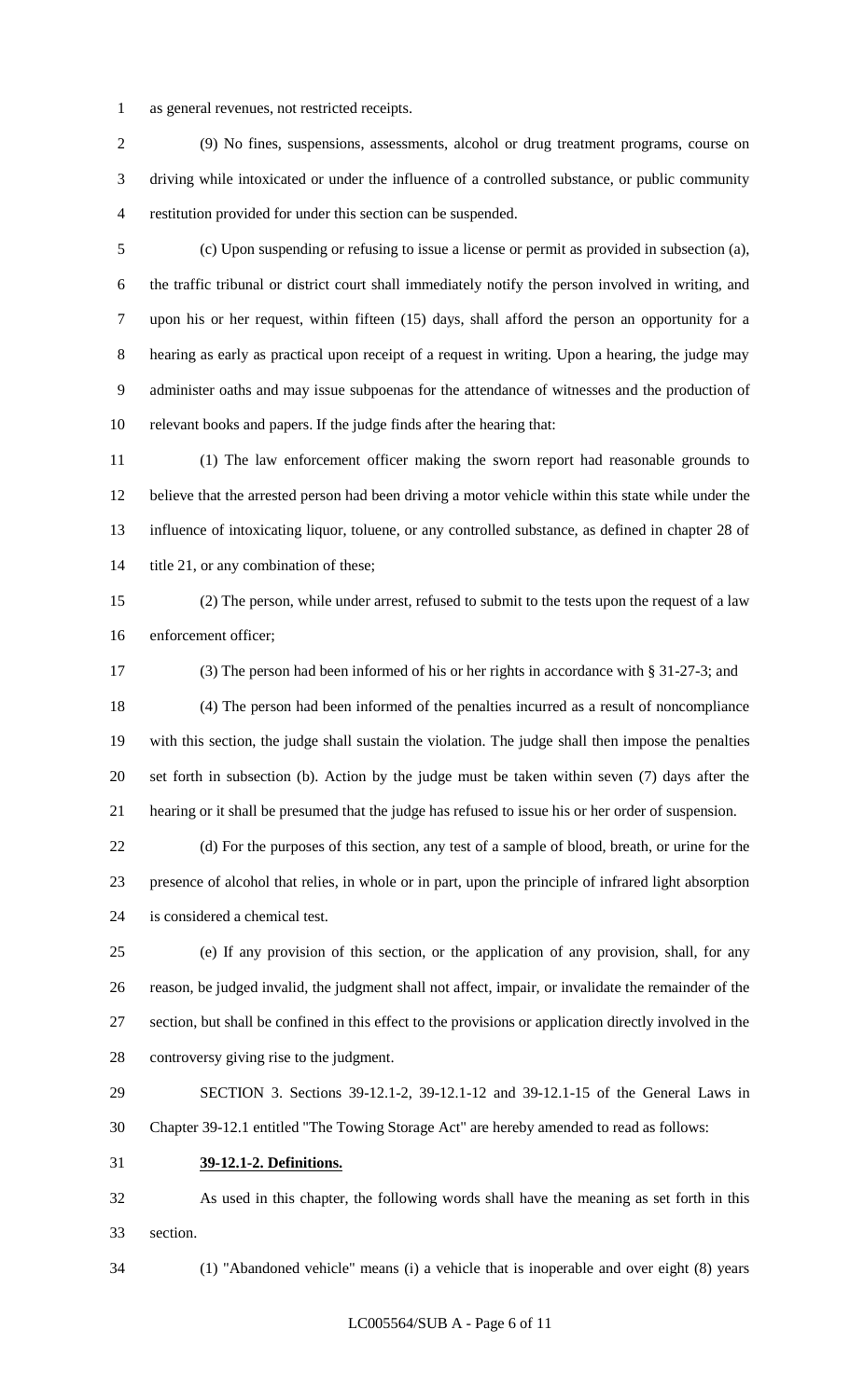old and is left unattended on public property for more than forty-eight (48) hours, or (ii) a vehicle that has remained illegally on public property for a period of more than three (3) days, or (iii) a vehicle that has remained on private property without the consent of the owner or person in control of the property for more than three (3) days.

 (2) "Abandoned vehicle of no value" means (i) a motor vehicle that is inoperable and over ten (10) years old and is left unattended on public property for more than forty-eight (48) hours, or (ii) a vehicle that has remained illegally on public property for a period of more than three (3) days, or (iii) a vehicle that has remained on private property without the consent of the owner or person in control of the property for more than three (3) days, and meets the following criteria:

(A) The vehicle has no evidence of current registration in or upon the vehicle; and

(B) The vehicle has a fair market value of five hundred dollars (\$500) or less; and

(C) The vehicle does not have a valid inspection sticker.

(3) "After hours release of a vehicle" means the release or return of an operable motor

vehicle by a tow vehicle operator to the vehicle owner, the owner's agent or an authorized

16 operator.

 $\left(\frac{3}{4}\right)$  "Certificated tower" means a carrier possessing a certificate of public convenience and necessity issued by the public utilities administrator for the purpose of transporting vehicles by tow-away method.

(5) "Collision debris" means broken or damaged vehicle parts that are separated or

21 removed from the vehicle to include, but not limited to: shattered glass, body panels, bumpers,

wheels or drive train. Collision debris shall not include any cargo or fluids to include, but not

limited to: engine oil, gasoline, transmission oil, antifreeze or battery acid.

(6) "Complicated recovery" means the recovery of a vehicle that:

# (i) Requires the use of multiple tow vehicles to recover the vehicle from a hazard

- 26 situation;
- (ii) Requires the unloading of cargo or a load prior to towing;
- (iii) Requires the removal of substantial collision debris prior to or related to the towing;
- (iv) Involves water recovery of a vehicle submerged in excess of twelve inches (12") of
- water;
- (v) Involves the loading, reloading or removal of cargo, vehicle load, trailer, livestock or
- camper; or
- (vi) Involves conditions or circumstances extraordinary in nature.
- $\frac{(4)(7)}{2}$  "Legal owner" means the person who has obtained ownership of a vehicle by any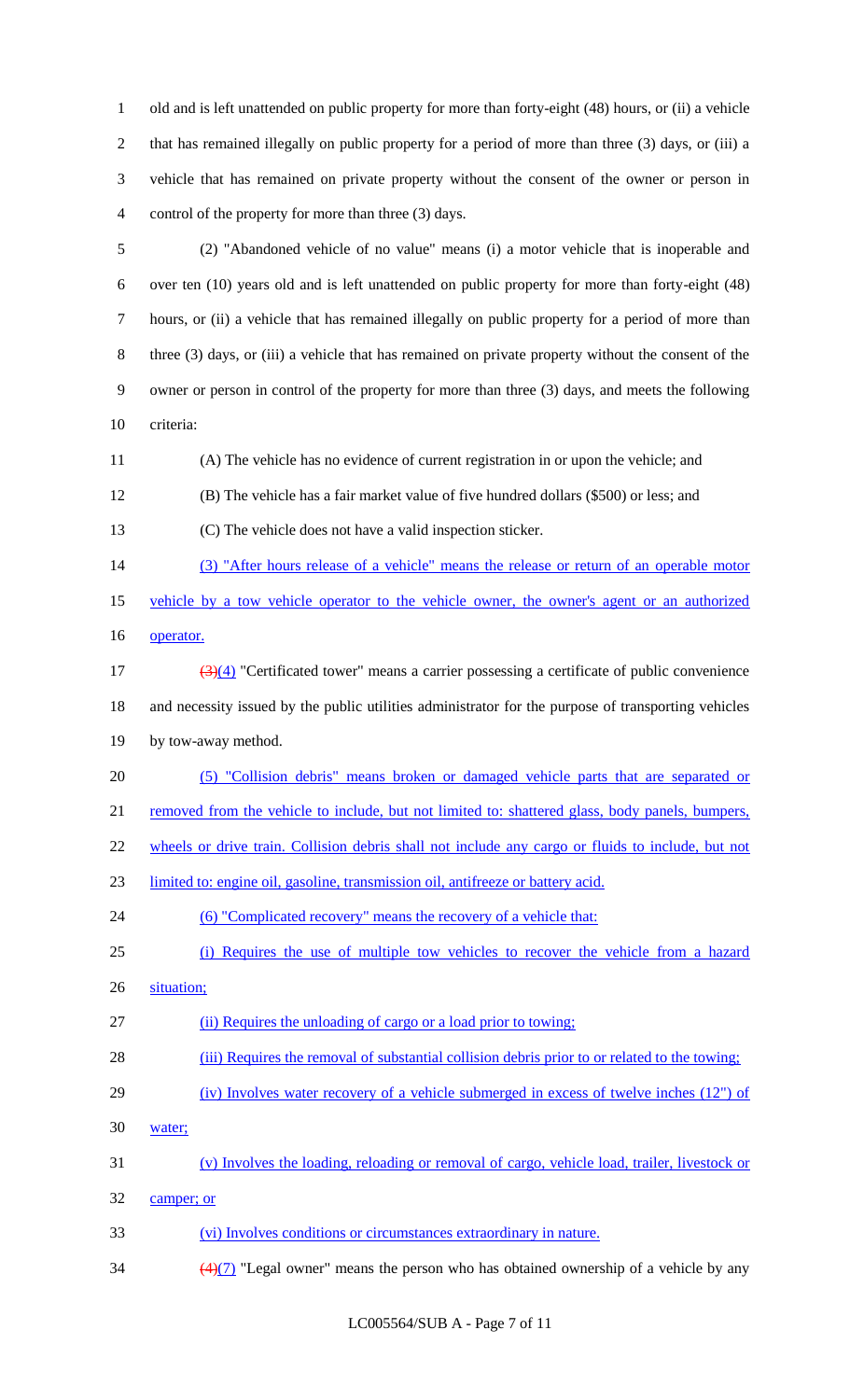- 1 legal means but has not caused the vehicle to be registered with the division of motor vehicles.
- 2  $\left(5\right)(8)$  "Police department" means the police department of a city or town or the Rhode 3 Island state department police.
- $\left(6\right)(9)$  "Possessory lien" means the right to retain possession of a vehicle and motor 5 vehicle registration plates against all claims of the owner and/or security lien or until all charges 6 are paid for recovery, towing, storage in accordance with the certificated tower's tariff.
- $7 \left( \frac{7}{10} \right)$  "Private trespass" means the unattended presence of a vehicle on private property 8 without the consent of the owner or person in control thereof.
- 9 (11) "Recovery" means the moving, lifting or righting of a vehicle from a position of
- 10 hazard or from a position or location from which the vehicle is incapable of being operated under
- 11 the vehicle's own power.
- 12  $\left(\frac{8}{12}\right)$  "Registered owner" means the person recorded in the division of motor vehicles 13 as being the one to whom the registration of the vehicle was issued.
- 14 (13) "Secure storage" means vehicle storage that is either indoors or an area that is lighted 15 and enclosed by a fence, wall or barrier that is at least six feet (6') high.
- 16 (14) "Seizure" means any vehicle removed from a public roadway pursuant to a lawful
- 
- 17 police order to a police department impound lot for investigation.
- 18 (15) "Simple water recovery" means the recovery of a vehicle which is partially
- 19 submerged in twelve inches (12") of water or less and the water impedes the recovery effort.
- 20  $\left(\frac{9}{16}\right)$  "Tow truck" means any motor vehicle designed and/or ordinarily used for the 21 purpose of towing or removing vehicles or assisting disabled motor vehicles.
- $22$  ( $\frac{(10)(17)}{10}$  "Unattended vehicle" means any vehicle other than an "abandoned vehicle" or 23 "abandoned vehicle of no value" as which meets the following criteria:
- 24 (i) Left unoccupied in a place or for a time period prohibited by law or municipal 25 ordinance or so as to cause traffic congestion or hazard; or
- 26 (ii) From which the operator or owner thereof has been removed by any member of a 27 police department in the performance of his or her official duties; or
- 28 (iii) Left on public or private property without the consent of the owner or person in 29 control thereof, or one having the exclusive right to the use thereof.
- 30  $\left(\frac{(11)(18)}{2}\right)$  "Vehicle" means any motor vehicle as defined in § 39-12-2(m).
- 31  $\left(\frac{(12)(19)}{2}\right)$  "Vehicle survey report" means a report printed in the form provided in § 31-42-
- 32 1(f).
- 33 **39-12.1-12. Private trespass towing.**
- 34 (a) The owner or person in control of any parcel of property may cause to be removed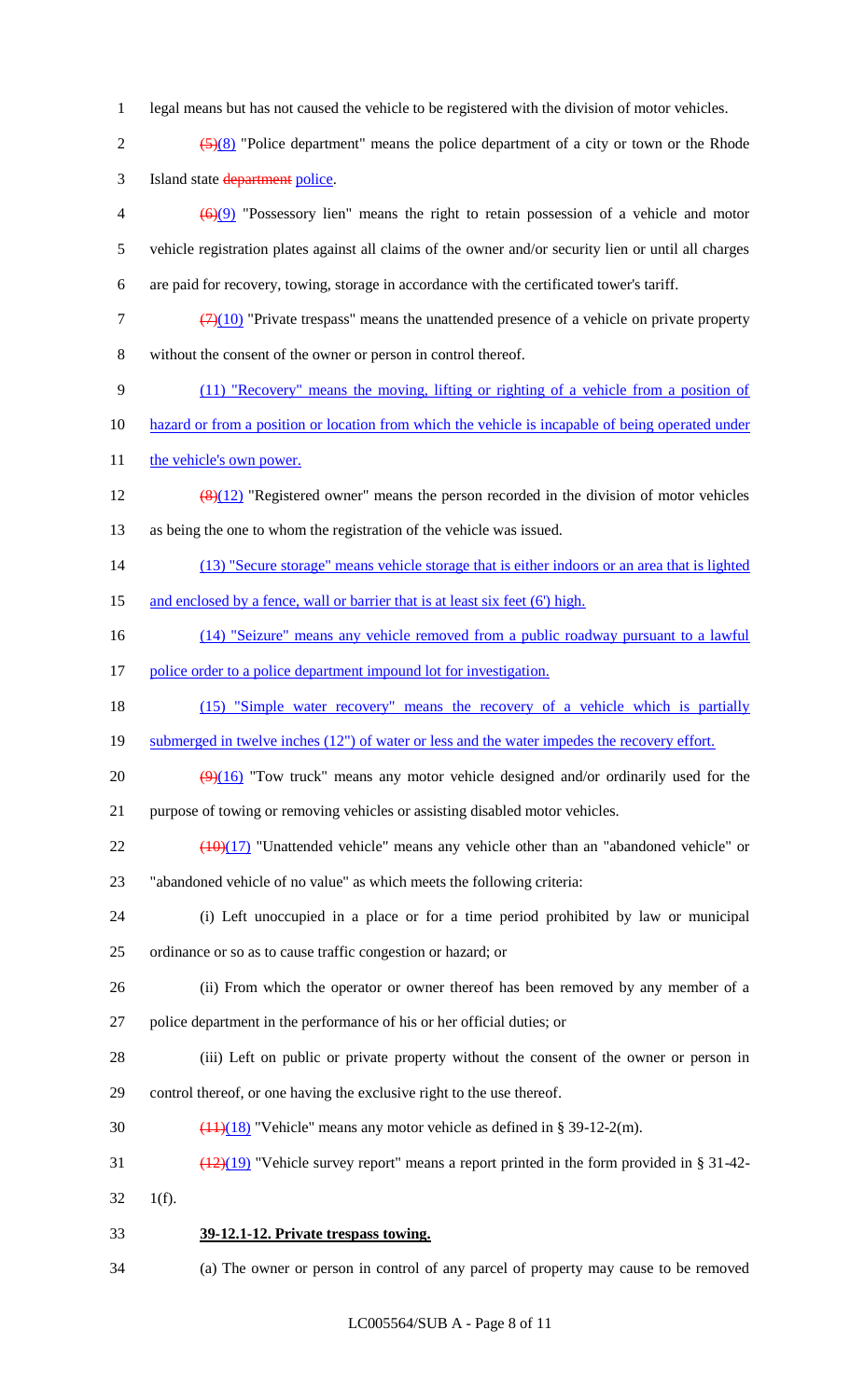from the property vehicles which are trespassing upon the property without the consent of the owner or person in control of the property by retaining, in writing, a certificated tower to remove the trespassing vehicle and relocate the vehicle to its private impoundment lot; and this procedure may be undertaken and accomplished without the need to resort to the judicial process; provided, however, that the impoundment lot shall be within ten (10) miles of the point of removal; and provided further that the lot shall be open for business to release the vehicle the same hours it is open to receive the vehicle; and provided further that there shall be posted on the outside of the office of the lot the business hours.

 (b) All charges for towing, in accordance with the published tariff and storage shall be borne by the last registered and/or legal owner of the vehicle for which charges the certificated tower shall have a possessory lien as set forth elsewhere in this chapter; provided, however, that should the last registered and/or legal owner prove through judicial process that the vehicle was not in fact trespassing on the property of the owner or person in control, the charges shall be borne by the owner or person in control of the property who ordered the towing, removal, relocation and storage. The last registered and/or legal owner shall, however, as a prerequisite to procedure to recover the charges from the owner or person in control of the property, pay in full all charges assessed due the certificated tower in accordance with its published tariff.

 (c) A certificated tower shall remove vehicles from private property at the direction of the owner or person in control thereof only upon receiving the direction in writing, which writing and notice shall be kept in the records of the certificated tower and which writing shall be a complete 21 defense to any civil and criminal charges resulting from removal of the vehicle. A certificated 22 tower shall receive a separate writing for each vehicle towed, and the vehicle to be towed shall be specifically identified in the writing. An electronic notification may satisfy the writing provisions 24 of this section.

#### **39-12.1-15. Enforcement and administration of chapter.**

 The public utilities administrator shall supervise, regulate, and enforce the provisions of this chapter. The administrator shall have the power to promulgate rules and regulations to 28 include, but not limited to: recovery of vehicles; simple water recovery and complicated recovery of vehicles; removal of collision debris; after hours release of a vehicle; and secure storage of vehicles.

 SECTION 4. Chapter 39-12.1 of the General Laws entitled "The Towing Storage Act" is hereby amended by adding thereto the following section:

- **39-12.1-12.1. Seizure of vehicle by police.**
- (a) Any vehicle removed from a public roadway pursuant to a lawful order issued by a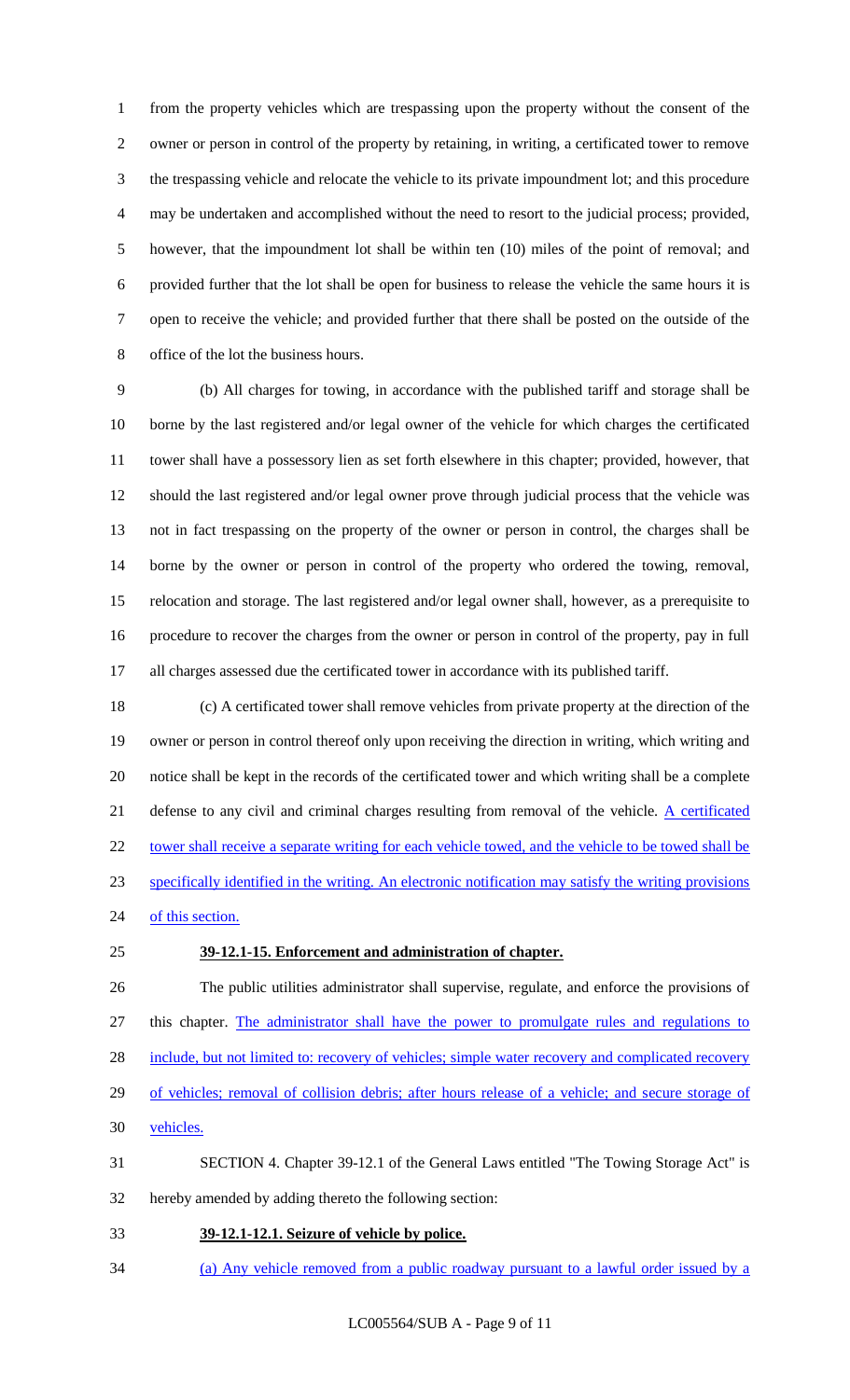- 1 police officer for investigation and transported to the police station for processing shall not be
- 2 released to the registered owner, lessor and/or a rental car company by the police until the cost of
- 3 the removal has been paid either to the police department or the tow truck operator.
- 4 (b)(1) Any unregistered motor vehicle removed from a public roadway pursuant to a 5 lawful order issued by a police officer and transported to the tow truck operator's storage facility 6 shall not be released to the legal owner, lessor and/or a rental car company by the tow truck 7 operator until the cost of the removal and storage have been paid and proof of a valid registration 8 is presented. 9 (2) In the event the legal owner, lessor and/or a rental car company fails to present a valid 10 certificate of registration, the vehicle may be towed out of the storage facility, by any certificated 11 tower of the legal owner's choice, to wherever the legal owner wishes, upon payment of the 12 original towing cost, and associated storage fees and any additional towing costs associated with 13 the towed-removal of the vehicle from the storage lot. 14 (c) A tow truck operator with a certificate of public convenience and necessity issued 15 pursuant to § 39-12-6 shall not be liable in any civil or criminal action for release or return of an 16 unregistered vehicle to the legal owner, an authorized agent of the owner, or lessor and/or a rental 17 car company.
- 
- 18 SECTION 5. This act shall take effect upon passage.

======== LC005564/SUB A ========